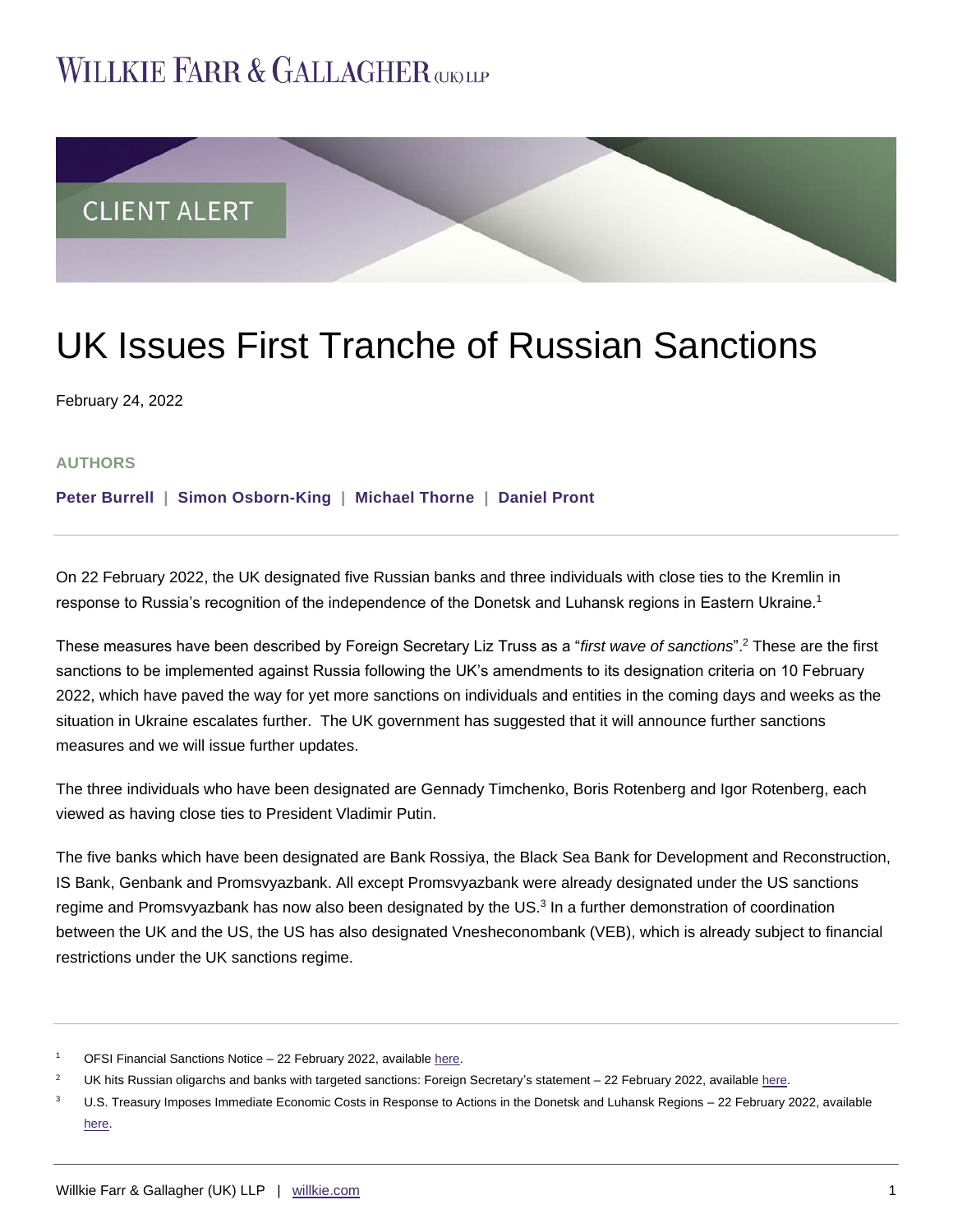## **UK Issues First Tranche of Russian Sanctions**

Since Brexit, the UK government has implemented an autonomous Russian sanctions regime which has been effective since the start of 2021. Therefore, UK businesses with interests or connections with or linked to Russia should consider whether they have any touchpoints to these individuals or entities, or those owned or controlled by them, including through customer, supplier or banking arrangements.

#### **Existing UK sanctions targeting Russia remain in place**

The existing UK sanctions regime targeting Russia also remains in place and is unchanged by the additional designations set out above. As a reminder, in addition to asset freezes for designated persons, the UK restricts access to capital markets for several Russian state-owned financial institutions.<sup>4</sup> This includes a prohibition on dealing in certain transferable securities and restrictions on entering into a loan or credit arrangement with various Russian state companies.<sup>5</sup>

The UK also prohibits the import of arms and the export of military goods and technology<sup>6</sup>, and there are restrictions on the export of dual-use goods and technology<sup>7</sup> and the export of energy-related goods and the provision of any related financial services and funds. There are also specific financial and trade restrictions in relation to Crimea.<sup>8</sup>

#### **What's next?**

There are a number of further designations and amendments to the UK restrictions that the UK has announced it will implement in the coming days. These include:

- The addition of members of the Russian Duma and Federation Council who voted to recognise the independence of Donetsk and Luhansk to the UK's Consolidated List, freezing their assets and, in effect, preventing UK individuals and companies from engaging in business with them, or businesses owned or controlled by them. Those with interests in or connected to Russia should review those touchpoints to identify any nexus to these individuals, once the names are announced. This would also include connections with any non-Russian entity which is "*owned or controlled*" by these individuals as per the interpretative rules set out in the Russia (Sanctions) (EU Exit) Regulations 2019.<sup>9</sup>
- See Regulations 16 and 17 of the Russia (Sanctions) (EU Exit) Regulations 2019.
- <sup>5</sup> See Schedule 2 of the Russia (Sanctions) (EU Exit) Regulations 2019, which lists the following Russian state banks and companies: Sberbank; VTB bank; Gazprombank; Vnesheconombank (VEB); Rosselkhozbank; OPK Oboronprom; United Aircraft Corporation; Uralvagonzavod; Rosneft; Transneft; Gazprom; and Neft.
- <sup>6</sup> See Regulations 22-30 of the Russia (Sanctions) (EU Exit) Regulations 2019.
- <sup>7</sup> See Regulations 31-38 of the Russia (Sanctions) (EU Exit) Regulations 2019.
- See Regulations 18, 47-54 of the Russia (Sanctions) (EU Exit) Regulations 2019.
- <sup>9</sup> The definition of "ownership and control" is set out in Reg 7(2) and Schedule 1 of Russia (Sanctions) (EU Exit) Regulations 2019.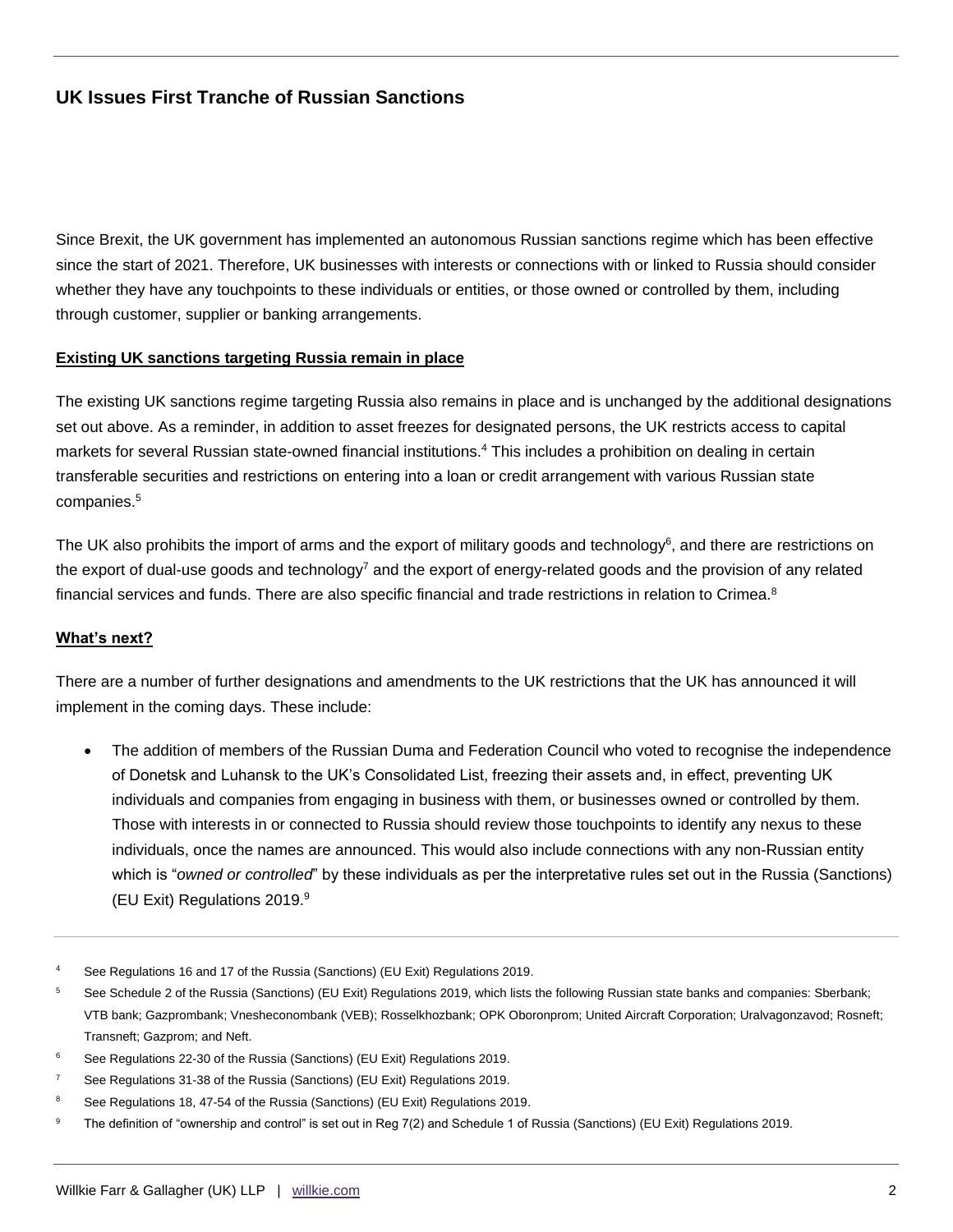## **UK Issues First Tranche of Russian Sanctions**

 The UK has said that in the coming weeks, it will expand the territorial sanctions currently imposed on Crimea to the Donetsk and Luhansk regions. The UK's existing sanctions on Crimea broadly prohibit investments into and participation in businesses located in Crimea, imports from Crimea, and the export of infrastructure-related goods and related services such as financial services, covering the transport, telecoms, energy and oil, gas and mineral sectors. Although comprehensive, the UK restrictions may not go quite as far as the US restrictions set out in President Biden's Executive Order issued on 21 February 2022, which imposed comprehensive sanctions on the Donetsk and Luhansk regions. To read our previous alert, click [here.](https://www.willkie.com/-/media/files/publications/2022/infirstresponsetorussianinterventioninukrainepresi.pdf)

The political situation in Ukraine is dynamic and it is expected that further escalation by Russia will lead to additional tranches of sanctions being introduced. The UK's recently amended designation criteria under the Russia (Sanctions) (EU Exit) (Amendment) Regulations 2022 ("**Amendment Regulations**") issued earlier this month gives an indication of the areas that the UK government is most likely to target. It is now able to designate any person or entity "*involved in obtaining a benefit from or supporting the Government of Russia*". <sup>10</sup> The Amendment Regulations define being "*involved in obtaining a benefit from or supporting the Government of Russia*" to include, among other things, any person or entity that is carrying on business "*in a sector of strategic significance*"<sup>11</sup> to the Government of Russia. This covers carrying on a business in the following sectors (none of which is precisely defined):

- A. Chemicals;
- B. Construction;
- C. Defence;
- D. Electronics:
- E. Energy;
- F. Extractives:
- G. Financial Services;
- H. Information, Communication and Digital Technologies; or
- I. Transport.

<sup>&</sup>lt;sup>10</sup> Regulation  $6(2)(a)(ii)$  of the Russia (Sanctions) (EU Exit) Regulations 2019.

<sup>&</sup>lt;sup>11</sup> Regulation  $6(4)(c)$  of the Russia (Sanctions) (EU Exit) Regulations 2019.